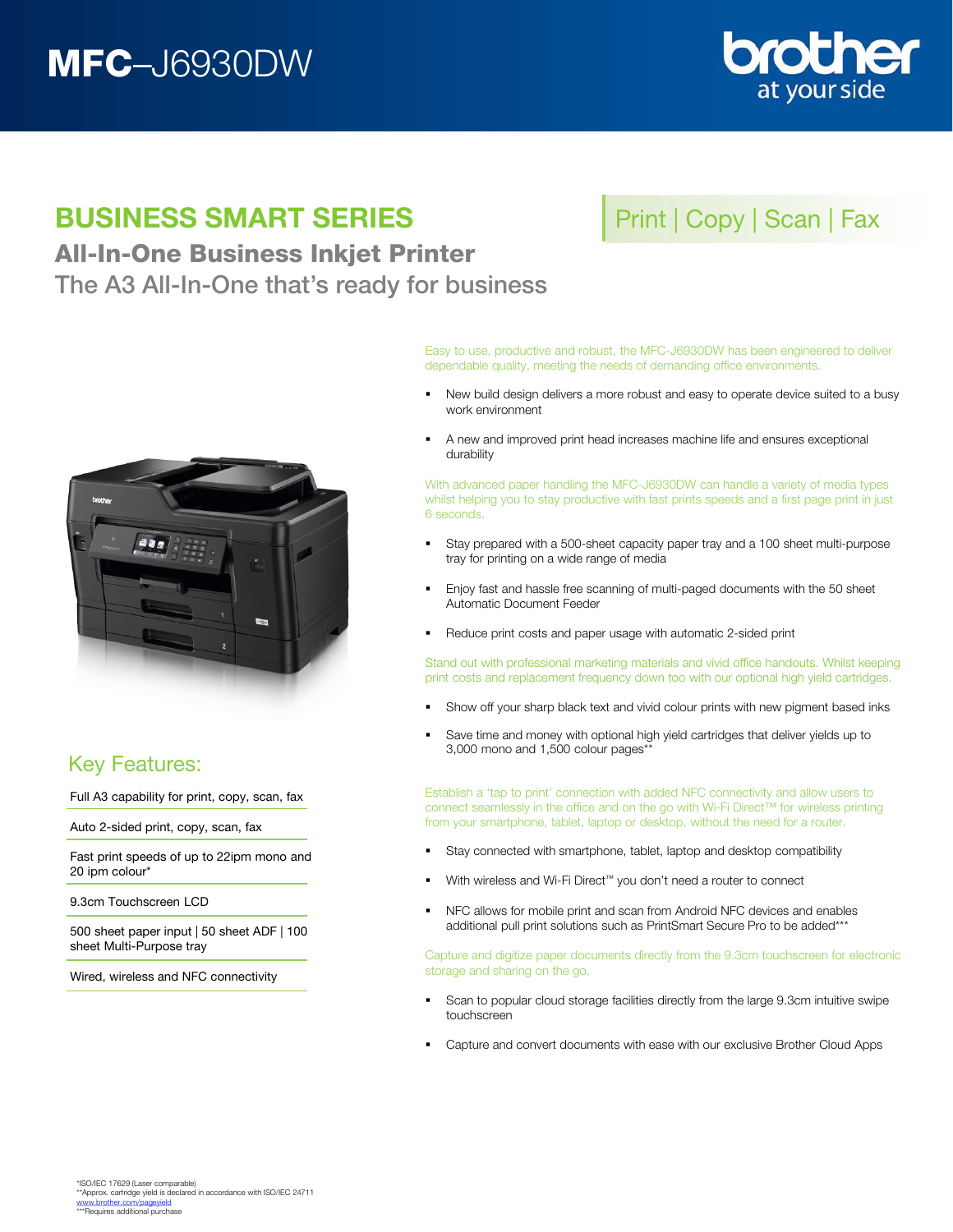#### **General**

| <b>Technology</b>                 | Inkjet                                                                                                                                                                      |  |
|-----------------------------------|-----------------------------------------------------------------------------------------------------------------------------------------------------------------------------|--|
| <b>LCD Display</b>                | 9.3cm colour touchscreen                                                                                                                                                    |  |
| Memory                            | 265MB                                                                                                                                                                       |  |
| Local Interface                   | Hi-Speed USB 2.0                                                                                                                                                            |  |
| <b>Wired Network Interface</b>    | 10Base-T/100Base-TX                                                                                                                                                         |  |
| <b>Wireless Network Interface</b> | 802.11b/g/n (Infrastructure Mode)                                                                                                                                           |  |
| <b>NFC connectivity</b>           | Supports both NFC cards (for secure<br>authentication with pull print solutions like<br>Brother PrintSmart Secure Pro) and Android NFC<br>devices for mobile print and scan |  |
| <b>Ink Gauge Indication</b>       | Ink levels can easily be displayed on the LCD using<br>the ink management menu                                                                                              |  |

#### **Colour Printer**

| Speed                                 | 22ipm mono & 20ipm colour based on ISO/IEC<br>24734                     |  |
|---------------------------------------|-------------------------------------------------------------------------|--|
| Speed (Fast Mode)                     | Up to 35 pages per minute mono & up to 27<br>pages per minute colour    |  |
| Warm-up Time                          | 0 seconds                                                               |  |
| <b>Resolution</b>                     | Up to 1,200 x 4,800dpi                                                  |  |
| 2- Sided Print                        | Yes                                                                     |  |
| <b>Droplet Size</b>                   | Minimum droplet size of 1.5pl                                           |  |
| <b>Colour Enhancement</b>             | Brother Image Enhancement allows the user to<br>customise colour output |  |
| <b>FPOT</b><br>(First Print Out Time) | 6 seconds                                                               |  |

#### **Printer Functions**

| $N$ -up Printing <sup>3</sup>          | Reduce up to 2, 4, 9, 16 or 25 A4 pages into just<br>one A4 page (Mac, up to 2, 4, 6, 9, or 16)                                           |
|----------------------------------------|-------------------------------------------------------------------------------------------------------------------------------------------|
| Poster Printing <sup>4</sup>           | Enlarge 1 A4 page into a poster using 4, 9, 16 or<br>25 A4 pages                                                                          |
| <b>Watermark Printing</b> <sup>4</sup> | Watermark your documents with predefined<br>text or with your own user-defined messages                                                   |
| <b>Booklet Printing</b> <sup>4</sup>   | Print documents in A5 booklet format using<br>automatic or manual 2-sided print                                                           |
| Print Profiles <sup>3</sup>            | Store your favourite driver settings as profiles to<br>easily recall them (great for saving time and for<br>less technically adept users) |
| Print Archive <sup>4</sup>             | An electronic carbon copy feature that saves an<br>electronic copy of all printed documents as a<br>PDF file                              |
| <b>Mono Only Mode</b>                  | If a colour ink runs out, continue printing in<br>Mono                                                                                    |

#### **Open Interface**

| <b>OPCH HILLINGS</b>                        |                                                                                                                            |  |
|---------------------------------------------|----------------------------------------------------------------------------------------------------------------------------|--|
| <b>Brother Solutions</b><br>Interface (BSI) | Allows the use of $3^{rd}$ party solutions & apps,<br>such as PrintSmart Secure Pro to increase<br>security & productivity |  |
|                                             |                                                                                                                            |  |

*1Approx declared yield value in accordance with ISO/IEC 24711 2Calculated with 80g/m² paper 3Windows® & Mac® only 4Windows® only*

<sup>s</sup>Optional free download from the Brother Solutions Centre <u>[http://solutions.brother.com](http://solutions.brother.com/)</u><br>'Must be web connected<br>''Maximum number of printed pages per month can be used to compare designed durability between like Brother

| . . |  |  |
|-----|--|--|
|     |  |  |
|     |  |  |
|     |  |  |

#### **Printer Driver**

| Windows <sup>®</sup>   | Windows® 10 (32 & 64 bit editions)<br>Windows® 8 (32 & 64 bit editions)<br>Windows® 7 (32 & 64 bit editions)<br>Windows Vista® (32 & 64 bit editions)<br>Windows® Server 2012, 2012R2 & 2008R2<br>Windows® Server 2008 (32 & 64 bit editions) |
|------------------------|-----------------------------------------------------------------------------------------------------------------------------------------------------------------------------------------------------------------------------------------------|
| Macintosh <sup>5</sup> | OS X v10.9.5/10.10.x/10.11.x                                                                                                                                                                                                                  |
| l inux <sup>5</sup>    | CUPS, LPD/LPRng (32 & 64 bit editions)                                                                                                                                                                                                        |

### **Mobile / Web Based Printing & Scanning**

| <b>Brother iPrint&amp;Scan</b><br>(Android)              | Print from, scan to, send faxes, preview received<br>faxes, preview copies and check the machine status<br>from an Android device              |  |
|----------------------------------------------------------|------------------------------------------------------------------------------------------------------------------------------------------------|--|
| <b>Brother iPrint&amp;Scan</b><br>(iPad / iPhone / iPod) | Print from, scan to, send faxes, preview received<br>faxes, preview copies and check the machine status<br>from an iPad / iPhone / iPod Touch. |  |
| <b>Brother iPrint&amp;Scan</b><br>(Windows® Phone)       | Print from and scan to a smart phone running the<br>Windows® Phone Operating System                                                            |  |
| <b>Brother Print&amp;Scan</b><br>(Windows® 8 & RT)       | Print from and scan to a Windows® 8 or Windows<br><b>RT Tablet</b>                                                                             |  |
| Google Cloud Print 2.0 <sup>6</sup>                      | Print most common file types from any Google<br>Cloud Print enabled application                                                                |  |
| <b>AirPrint</b>                                          | Print most common file types from any AirPrint<br>enabled application                                                                          |  |
| <b>Mopria</b>                                            | Print most common file types from Mopria<br>supported Android devices                                                                          |  |
|                                                          | Brother Print Service Plugin Print from Android devices without a dedicated App                                                                |  |
|                                                          |                                                                                                                                                |  |
| Evernote <sup>™6</sup>                                   | Print from and scan to Evernote™ without using a<br>PC.                                                                                        |  |
| Box <sup>6</sup>                                         | Print from and scan to Box without using a PC                                                                                                  |  |
| Dropbox <sup>6</sup>                                     | Print from and scan to Dropbox without using a PC                                                                                              |  |
| Google Drive <sup>™6</sup>                               | Print from and scan to Google Drive™ without<br>using a PC                                                                                     |  |
| OneDrive <sup>6</sup>                                    | using a PC                                                                                                                                     |  |
| Flickr® <sup>6</sup>                                     | Print from and scan to Flickr® without using a PC                                                                                              |  |
| Facebook® <sup>6</sup>                                   | Print from and scan to Facebook® without using a<br>PC                                                                                         |  |
| Evernote <sup>™6</sup>                                   | Print from and scan to Microsoft <sup>®</sup> OneDrive without<br>Print from and scan to Evernote™ without using a<br>PC                       |  |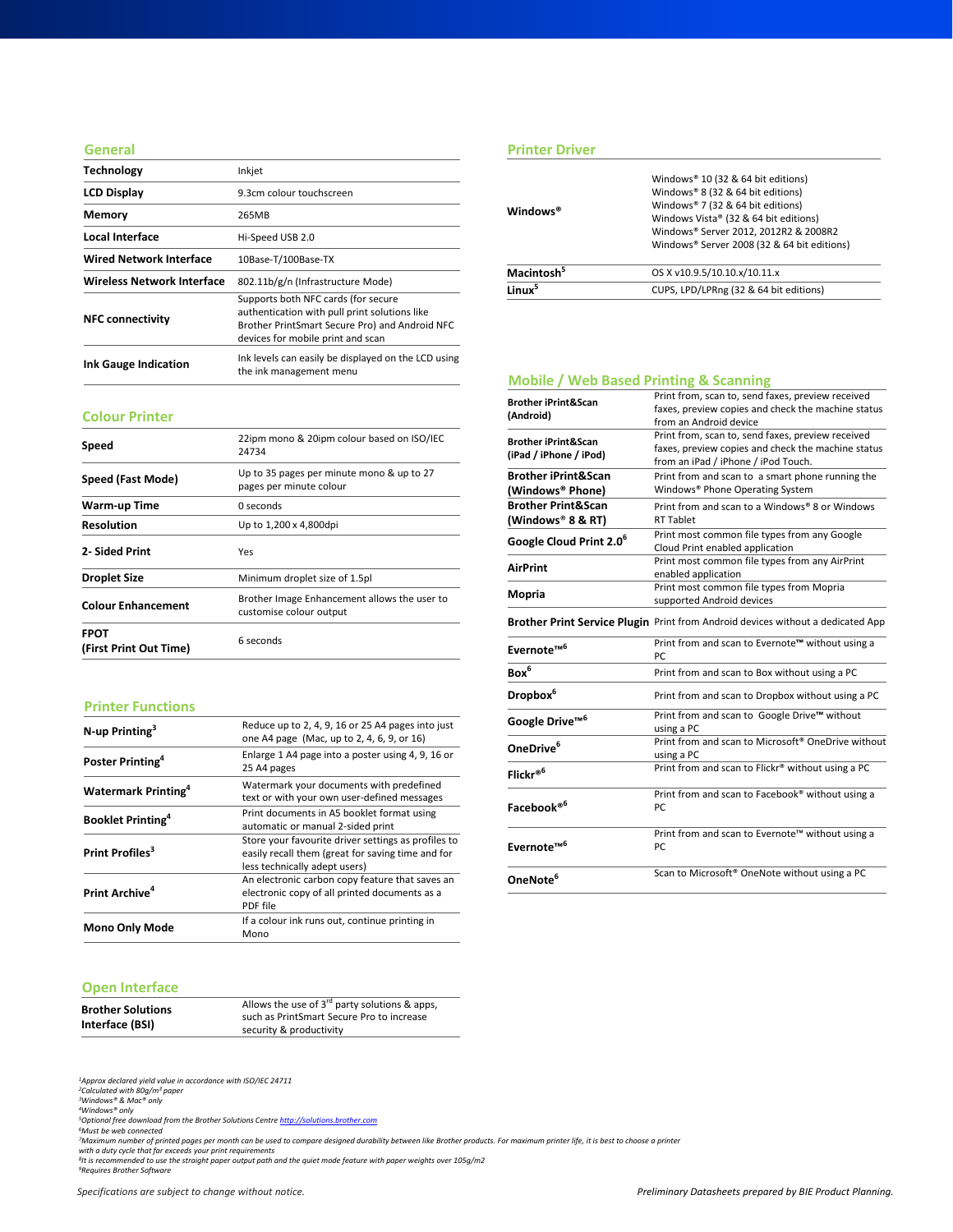#### **USB Host**

| <b>Direct Print</b> | Print directly from a USB flash memory drive. The<br>supported file, JPEG,                                                               |
|---------------------|------------------------------------------------------------------------------------------------------------------------------------------|
| <b>Direct Scan</b>  | Scan directly to a USB flash memory drive. The<br>supported file formats include: PDF, PDF/A,<br>Secure PDF, Signed PDF, JPEG, XPS, TIFF |
|                     |                                                                                                                                          |

| <b>Scanner Type</b>                                 | Dual CIS (Contact Image Sensor)                                                                                                                                      |  |  |
|-----------------------------------------------------|----------------------------------------------------------------------------------------------------------------------------------------------------------------------|--|--|
| <b>Colour &amp; Mono Scanning</b>                   | Yes                                                                                                                                                                  |  |  |
| <b>Scan Speed Mono</b>                              | 18ipm (images per minute)                                                                                                                                            |  |  |
| 2-sided Scan Speed Mono                             | 36ipm (images per minute)                                                                                                                                            |  |  |
| <b>Scan Speed Colour</b>                            | 18ipm (images per minute)                                                                                                                                            |  |  |
| 2-sided Scan Speed Colour 18ipm (images per minute) |                                                                                                                                                                      |  |  |
|                                                     | Scan Resolution from ADF 600x600dpi (mono) 300x600dpi (colour)                                                                                                       |  |  |
| <b>Scan Resolution from</b><br><b>Scanner Glass</b> | 1200x2400dpi (mono) /1200x1200dpi (colour)                                                                                                                           |  |  |
| <b>Interpolated Scan</b><br><b>Resolution</b>       | Up to 19,200 x 19,200dpi                                                                                                                                             |  |  |
| <b>Colour Depth</b>                                 | 16, 777, 216 colour variations (24 bit)                                                                                                                              |  |  |
| <b>Grey Scale</b>                                   | 256 shades of grey (8 bit)                                                                                                                                           |  |  |
| Standard Functions <sup>9</sup>                     | Scan to USB, E-mail, OCR, Image & File                                                                                                                               |  |  |
| <b>Network Scanning</b>                             | Scan to network folder (Windows® only), FTP, FTP<br>Over SSL, Email Server <sup>5,</sup> SharePoint <sup>9</sup> , Easy Scan to<br>Email <sup>6</sup> Scan to mobile |  |  |
| Cloud Scanning <sup>6</sup>                         | Scan direct to Evernote™, Box, Dropbox, Google<br>Drive™, OneDrive, Flickr, Facebook, Evernote™,<br>OneNote                                                          |  |  |
| Scan Features <sup>9</sup>                          | Remove Background, Skip Blank Page, ID Scan, 1 to<br>2 Scan, Auto Deskew from ADF, Split PDF,                                                                        |  |  |
| Scan to Microsoft Office <sup>6</sup>               | Scan to Microsoft <sup>®</sup> Word, Microsoft <sup>®</sup> Excel &<br>Microsoft <sup>®</sup> PowerPoint                                                             |  |  |
| <b>Scan to Searchable PDF</b>                       | Scan documents to searchable PDF files                                                                                                                               |  |  |
| <b>Scan to SharePoint</b>                           | Scan documents directly into SharePoint from<br>Brother Control Centre 4 program                                                                                     |  |  |
| Outline & Scan <sup>6</sup>                         | Draw around items to either scan a section or<br>remove a section from the original document                                                                         |  |  |
| Windows® Web Services<br><b>Scanning</b>            | Scan direct into Windows® (from Windows® 7 &<br>onwards) without needing to install a scanner<br>driver                                                              |  |  |

#### **Scanner Driver**

| <b>Direct Print</b>                                 | Print directly from a USB flash memory drive. The<br>supported file, JPEG,                                                                                           | Windows <sup>®</sup>                    | TWAIN, & WIA<br>Windows® 8 (32 & 64 bit editions),                                                 |  |
|-----------------------------------------------------|----------------------------------------------------------------------------------------------------------------------------------------------------------------------|-----------------------------------------|----------------------------------------------------------------------------------------------------|--|
| <b>Direct Scan</b>                                  | Scan directly to a USB flash memory drive. The<br>supported file formats include: PDF, PDF/A,<br>Secure PDF, Signed PDF, JPEG, XPS, TIFF                             |                                         | Windows® 7 (32 & 64 bit editions),<br>Windows Vista® (32 & 64 bit editions),                       |  |
|                                                     |                                                                                                                                                                      | Macintosh <sup>5</sup>                  | <b>TWAIN &amp; ICA</b><br>v10.9.5/10.10.x/10.11.x                                                  |  |
| Scan                                                |                                                                                                                                                                      | Linux <sup>5</sup>                      | SANE(32 & 64 bit editions)                                                                         |  |
| <b>Scanner Type</b>                                 | Dual CIS (Contact Image Sensor)                                                                                                                                      |                                         |                                                                                                    |  |
| <b>Colour &amp; Mono Scanning</b>                   | Yes                                                                                                                                                                  | <b>Copy</b>                             |                                                                                                    |  |
| Scan Speed Mono                                     | 18ipm (images per minute)                                                                                                                                            |                                         | Speed - (A4) Mono/Colour Up to 12/9cpm (copies per minute)                                         |  |
| 2-sided Scan Speed Mono 36ipm (images per minute)   |                                                                                                                                                                      | <b>Automatic 2-Sided Copying Yes</b>    |                                                                                                    |  |
| Scan Speed Colour                                   | 18ipm (images per minute)                                                                                                                                            | <b>FCOT</b>                             | Less than 6 seconds from ready mode                                                                |  |
| 2-sided Scan Speed Colour 18ipm (images per minute) |                                                                                                                                                                      | (First Copy Out Time)                   |                                                                                                    |  |
|                                                     | Scan Resolution from ADF 600x600dpi (mono) 300x600dpi (colour)                                                                                                       | <b>Resolution</b>                       | Up to 600 x 600dpi                                                                                 |  |
| <b>Scan Resolution from</b><br>Scanner Glass        | 1200x2400dpi (mono) /1200x1200dpi (colour)                                                                                                                           | Multi-Copying / Stack /<br>Sort         | Makes up to 99 copies of each page / Stacks or<br>Sorts                                            |  |
| <b>Interpolated Scan</b><br>Resolution              | Up to 19,200 x 19,200dpi                                                                                                                                             | <b>Enlargement / Reduction</b><br>Ratio | Reduce or Increase document sizes from 25% to<br>400% in 1% increments                             |  |
| Colour Depth                                        | 16, 777, 216 colour variations (24 bit)                                                                                                                              |                                         | Allows the user to compress 2 or 4 pages on to a                                                   |  |
| Grey Scale                                          | 256 shades of grey (8 bit)                                                                                                                                           | N in 1 Copying                          | single A4 sheet                                                                                    |  |
| Standard Functions <sup>9</sup>                     | Scan to USB, E-mail, OCR, Image & File                                                                                                                               | 2in1 ID Copying                         | Allows the user to copy both sides of an ID card to a                                              |  |
| <b>Network Scanning</b>                             | Scan to network folder (Windows® only), FTP, FTP<br>Over SSL, Email Server <sup>5,</sup> SharePoint <sup>9</sup> , Easy Scan to<br>Email <sup>6</sup> Scan to mobile | <b>Grey Scale</b>                       | single A4 sheet<br>256 shades of grey (8 bit)                                                      |  |
| Cloud Scanning <sup>6</sup>                         | Scan direct to Evernote™, Box, Dropbox, Google<br>Drive™, OneDrive, Flickr, Facebook, Evernote™,<br>OneNote                                                          | Outline & Copy <sup>6</sup>             | Draw around items to either copy a section or<br>remove a section from the original document       |  |
| Scan Features <sup>9</sup>                          | Remove Background, Skip Blank Page, ID Scan, 1 to<br>3 Cress, Autre Dealers from ADE Call& DDE.                                                                      | <b>Enlarge Text Copy<sup>6</sup></b>    | Makes reading copied documents easier if the size<br>of the text on the original document is small |  |

### **Address Book5**

| <b>Speed Dials</b> | 100 x2 locations for E-mail addresses                                                                    |
|--------------------|----------------------------------------------------------------------------------------------------------|
| <b>Group Dial</b>  | A combination of up to 6 groups can be stored for<br>broadcasting                                        |
| <b>LDAP</b>        | The ability to connect to an external LDAP<br>enabled address book, like Microsoft <sup>®</sup> Exchange |
|                    |                                                                                                          |

Address books are only accessible as part of the scan to email server function, available as an *optional free download from the Brother Solutions Centre [http://solutions.brother.com](http://solutions.brother.com/)*

*1Approx declared yield value in accordance with ISO/IEC 24711 2Calculated with 80g/m² paper 3Windows® & Mac® only 4Windows® only*

<sup>s</sup>Optional free download from the Brother Solutions Centre <u>[http://solutions.brother.com](http://solutions.brother.com/)</u><br>'Must be web connected<br>''Maximum number of printed pages per month can be used to compare designed durability between like Brother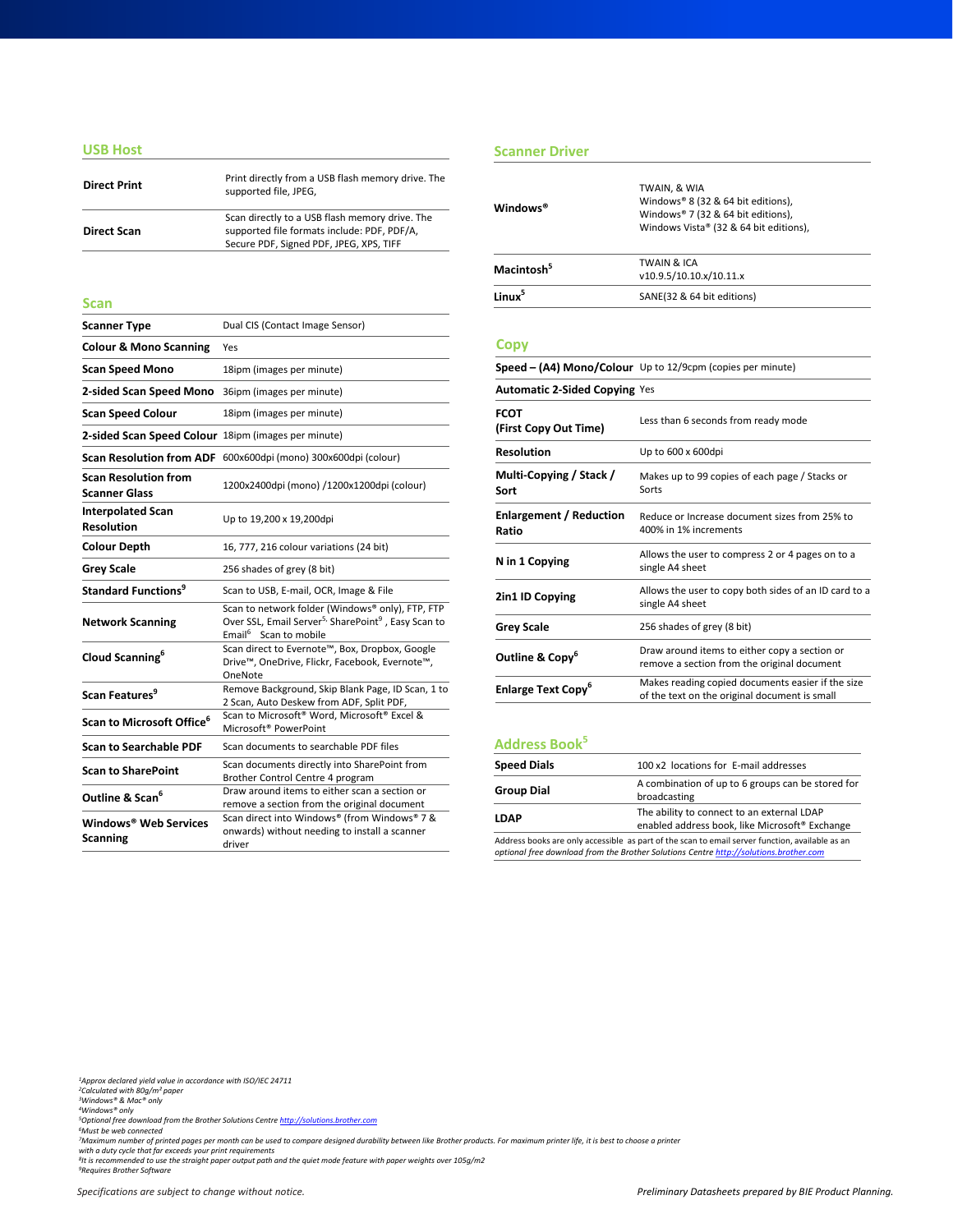| Fax                                                                |                                                                                                                                                                                    |  |
|--------------------------------------------------------------------|------------------------------------------------------------------------------------------------------------------------------------------------------------------------------------|--|
| <b>Fax Modem</b>                                                   | 33,600bps (Super G3)                                                                                                                                                               |  |
| <b>Automatic 2-Sided</b><br>Faxing                                 | Yes                                                                                                                                                                                |  |
| Internet Fax (iFax) <sup>5</sup>                                   | Fax documents anywhere in the world over the Internet<br>without the use of a telephone line                                                                                       |  |
| PC Fax Send <sup>9&amp;3</sup>                                     | Send faxes directly from your PC                                                                                                                                                   |  |
| PC Fax Receive <sup>9&amp;4</sup>                                  | Receive faxes directly to your PC                                                                                                                                                  |  |
| <b>Automatic Redial</b>                                            | Automatic redialling if the recipient fax is busy                                                                                                                                  |  |
| Telephone Index                                                    | An electronic, alphabetical listing of stored speed dials and<br>group numbers                                                                                                     |  |
| <b>Distinctive Ring</b><br><b>Detection</b><br>(UK & Denmark only) | An external service that allows two or more telephone<br>numbers shared on a single fixed line and use different<br>ring tones                                                     |  |
| <b>Speaker / Ring volume</b> 3 levels and off                      |                                                                                                                                                                                    |  |
| Fax / Tel Switch                                                   | Automatic recognition of fax and telephone reception                                                                                                                               |  |
| <b>Super Fine</b>                                                  | Enables quality transmission of very small print and line<br>drawings                                                                                                              |  |
| Contrast                                                           | Auto / light / dark                                                                                                                                                                |  |
| <b>Enhanced Remote</b><br>Activate                                 | Transfer a fax call, answered on an extension phone, to<br>the fax machine                                                                                                         |  |
| <b>Delayed Timer</b>                                               | Up to 50                                                                                                                                                                           |  |
| Quick-Scan                                                         | Reduce scanning times by scanning a fax into memory<br>before sending. Approximately 2.5 seconds per page A4<br>standard resolution                                                |  |
| <b>Memory Transmission</b>                                         | Up to 200 pages (ITU-T Test Chart, Standard Resolution,<br>JBIG)                                                                                                                   |  |
| <b>Out of Paper</b><br>Reception                                   | up to 200 pages (ITU-T Test Chart, Standard Resolution,<br>JBIG)                                                                                                                   |  |
| <b>Dual Access</b>                                                 | Allows the operator to perform 2 different tasks on the<br>machine at the same time                                                                                                |  |
| <b>Broadcasting</b>                                                | Send the same fax message to up to 50 separate locations                                                                                                                           |  |
| <b>Batch Transmission</b>                                          | Stores documents for the same location in the machines<br>memory for transmission in a single call                                                                                 |  |
| <b>Auto Reduction</b>                                              | When receiving a single page document longer than A4<br>(297mm) the fax machine will automatically reduce the<br>message to fit onto a single A4 sheet                             |  |
| <b>ECM (Error Correction</b><br>Mode)                              | The MFC will detect line errors during fax transmission and<br>resend the page(s) of the document that had an error<br>(recipient machines must share this feature for it to work) |  |
| <b>Fax Forwarding</b>                                              | Sends a fax received in memory to another pre-<br>programmed fax number                                                                                                            |  |
| <b>Remote Access</b>                                               | Allows users to remotely access their machine                                                                                                                                      |  |
| <b>Fax Retrieval</b>                                               | Allows remote access to faxes stored in the machine                                                                                                                                |  |
| Remote Set-up <sup>3</sup>                                         | Allows users to set-up the MFC from their PC                                                                                                                                       |  |
| <b>Grey Scale</b>                                                  | 256 shades (8 bit) of grey are available for faxing                                                                                                                                |  |
| <b>Fax Preview</b>                                                 | Preview received faxes on the screen                                                                                                                                               |  |
| Fax stamp                                                          | Add the date and time to all received faxes                                                                                                                                        |  |

### **Standard Paper Handling**

|                                    | Standard Tray - 250 sheets                                                                                                   |
|------------------------------------|------------------------------------------------------------------------------------------------------------------------------|
|                                    | Lower Tray - 250 sheets                                                                                                      |
| Paper Input <sup>2</sup>           | Multi Purpose Tray - 100 sheets up to A4 or 10                                                                               |
|                                    | sheets larger than A4                                                                                                        |
|                                    | Automatic Document Feeder (ADF) - 50 sheets                                                                                  |
| Paper Output <sup>2</sup>          | Face up - 100 sheets                                                                                                         |
|                                    |                                                                                                                              |
|                                    |                                                                                                                              |
| <b>Media Specification</b>         |                                                                                                                              |
|                                    | Standard Tray - Plain, Inkjet, Glossy* & Recycled<br>paper (between 64 - 220g/m <sup>2</sup> , 260/m <sup>2</sup> when using |
|                                    | Brother BP-71 Glossy Paper) *Glossy Up to A4 only<br>Lower Tray - Plain & Recycled (between 64 -                             |
|                                    | $120$ g/m <sup>2</sup> )                                                                                                     |
|                                    | Multi Purpose Tray - Plain, Inkjet, Glossy* &                                                                                |
| Media Types & Weights <sup>8</sup> | Recycled paper (between 64 - 220g/m <sup>2</sup> , 260/m <sup>2</sup><br>when using Brother BP-71 Glossy Paper) *Glossy      |
|                                    | up to A3                                                                                                                     |
|                                    | Automatic Document Feeder (ADF) - plain &                                                                                    |
|                                    | recycled paper (between 64 - 90g/m <sup>2</sup> )                                                                            |
|                                    | 2-sided Print - plain & recycled paper (between 60<br>$-120$ g/m <sup>2</sup> )                                              |
|                                    |                                                                                                                              |
| <b>Envelope Printing</b>           | Yes: Accuracy & reliability will depend on the                                                                               |
|                                    | quality & type of envelopes or labels used                                                                                   |
|                                    | Standard Tray - A3, LGR, LGL, A4, LTR, EXE, Folio,                                                                           |
|                                    | A5, A6, Photo(10x15cm), Indexcard(13x20cm),<br>Photo-L(9x13cm), Photo-2L(13x18cm), Com-10, DL                                |
|                                    | Envelope, Monarch, C5, Mexico Legal, India Legal                                                                             |
|                                    | Lower Tray - A4, LTR, A3, LGR, LGL, Folio, Mexico                                                                            |
|                                    | Legal, India Legal                                                                                                           |
|                                    | Multi Purpose Tray - A3, LGR, LGL, A4, LTR, EXE,                                                                             |
| <b>Media Sizes</b>                 | Folio, A5, A6, Photo(10x15cm),                                                                                               |
|                                    | Indexcard(13x20cm), Photo-L(9x13cm/3.5x5"),<br>Photo-2L(13x18cm), Com-10, DL Envelope,                                       |
|                                    | Monarch, C5, Mexico Legal, India Legal                                                                                       |
|                                    | Automatic Document Feeder (ADF) - Width:                                                                                     |
|                                    | 105mm to 297mm x Length: 148mm to 431.8mm                                                                                    |
|                                    | <b>Scanner Glass</b>                                                                                                         |
|                                    | -Up to Width: 297mm x Length: 431.8mm                                                                                        |
|                                    |                                                                                                                              |
| <b>Supplies</b>                    |                                                                                                                              |
| Ink cartridges                     | Black:                                                                                                                       |
|                                    | LC3217BK 550 pages, LC3219XLBK 3,000 pages<br>Cyan:                                                                          |
|                                    | LC3217C 550 pages, LC3219XLC 1,500 pages                                                                                     |
|                                    | Magenta:                                                                                                                     |
|                                    | LC3217M 550 pages, LC3219XLM 1,500pages                                                                                      |
|                                    | Yellow:<br>LC3217Y 550 pages, LC3219XLY 1,500 page                                                                           |
|                                    | Ink cartridges, power supply cord, fax line cord,                                                                            |
| <b>Carton Contents</b>             | driver software for Windows®, Quick Set-Up Guide                                                                             |
|                                    | (PC interface cable NOT included)                                                                                            |
|                                    |                                                                                                                              |

The frequency of replacement consumables will vary depending on the complexity of the prints, the percentage of coverage, paper size, and the type of media.

*<sup>1</sup>Approx declared yield value in accordance with ISO/IEC 24711 2Calculated with 80g/m² paper 3Windows® & Mac® only 4Windows® only*

<sup>&</sup>lt;sup>s</sup>Optional free download from the Brother Solutions Centre <u>[http://solutions.brother.com](http://solutions.brother.com/)</u><br>'Must be web connected<br>''Maximum number of printed pages per month can be used to compare designed durability between like Brother